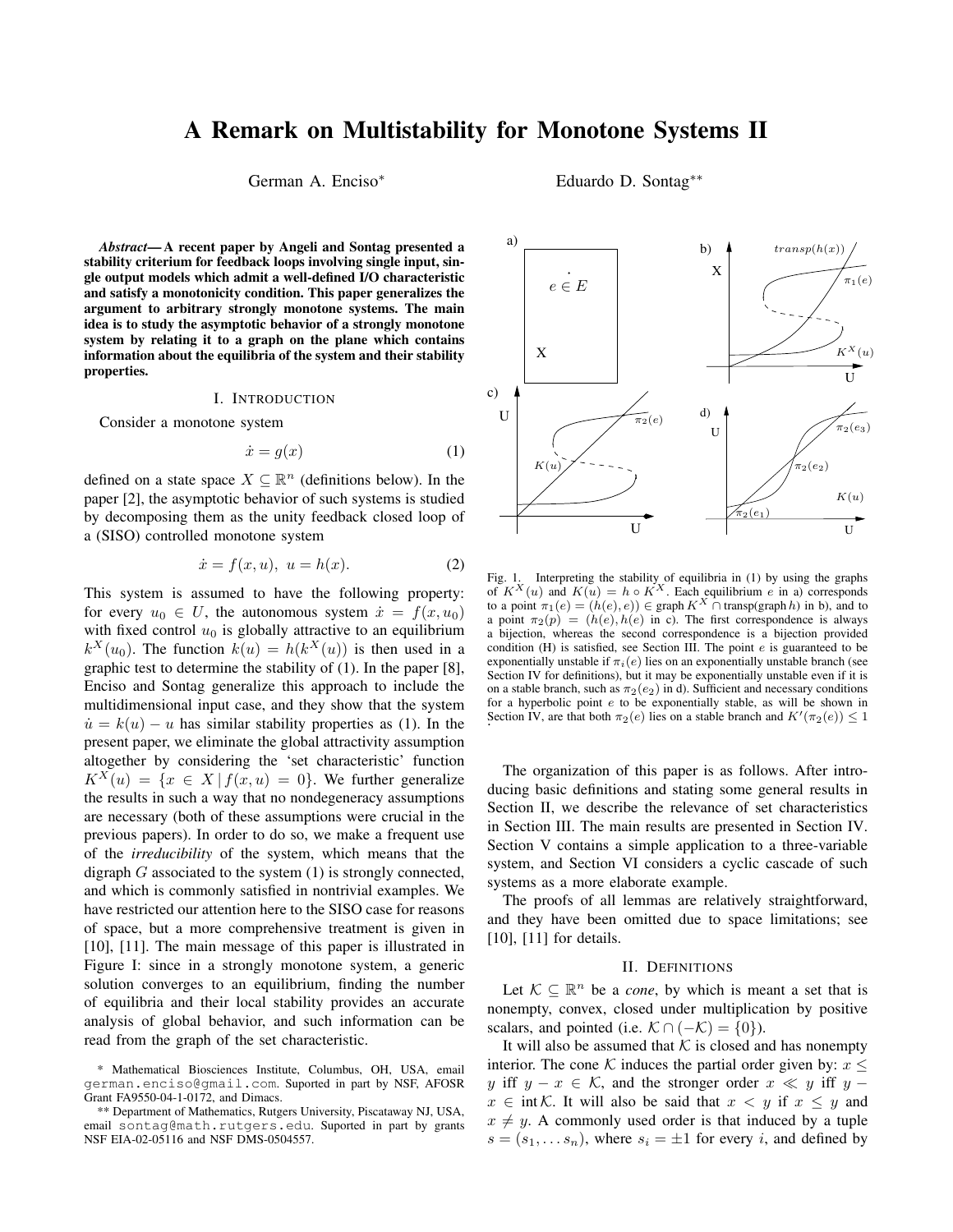$x \leq_s y$  iff  $s_i x_i \leq s_i y_i$  for every i. These cones are referred to as *orthant cones*.

An autonomous system  $\dot{x} = f(x)$  is said to be *monotone with respect to*  $\leq$  if  $x \leq y$  implies  $x(t) \leq y(t)$  for all t, where  $x(t)$ ,  $y(t)$  are the solutions of the system with initial conditions  $x, y$ , respectively. It is *strongly monotone* if  $x < y$ implies  $x(t) \ll y(t)$  for all  $t > 0$ . A controlled system (2) is said to be monotone (with respect to given orders in the state and input spaces) if i) the autonomous system  $\dot{x} = f(x, u_0)$  is monotone, for each fixed control  $u_0 \in U$ , and ii)  $u \le v \to f(x, u) \le f(x, v)$  for all  $x \in X$ ,  $u, v \in U$ . The function h in this system is said to be a *positive feedback function* if  $x \leq y$  implies  $h(x) \leq h(y)$ .

A matrix  $A \in M_{n \times n}$  is said to be *monotone* with respect to the order  $\leq$  if  $x \geq 0$  implies  $Ax \geq 0$ . It is *strongly monotone* if  $x > 0$  implies  $Ax \gg 0$ . The matrix A is *(strongly) quasimonotone* with respect to  $\leq$  if the linear system  $\dot{x} = Ax$ is (strongly) monotone with respect to this order. The *leading eigenvalue* of A, or  $s(A)$ , is the eigenvalue with the largest real part among all eigenvalues of A. If A is quasimonotone then the Perron-Frobenius theorem guarantees that  $s(A)$  is a real number and that there exists an eigenvector  $v > 0$  of A associated to  $s(A)$ . For a full treatment of this theorem for quasimonotone matrices, see [4] (also [10]), and for the classic statements for monotone systems, see for instance [14].

If the partial derivatives  $\partial f_i/\partial x_j$  have constant sign for every  $i \neq j$ , one can form the *digraph associated to*  $\dot{x} = f(x)$  by writing a positive (negative) arc from  $x_i$  to  $x_i$  iff  $\partial f_i/\partial x_j \neq 0$  and  $\partial f_i/\partial x_j \geq 0$  ( $\partial f_i/\partial x_j \leq 0$ ). A system is monotone with respect to some orthant cone if and only if the digraph of the system has no closed chains with negative parity [3]. The strong monotonicity of a system is closely related with monotonicity together with the strong connectivity of the associated digraph. An important result for strongly monotone systems is Hirsch's generic convergence theorem [13]: almost every bounded solution of a strongly monotone system converges towards the set  $E$ of equilibria.

# III. SET CHARACTERISTIC FUNCTIONS

Consider a  $C^1$  monotone controlled system (2) defined on the input and state spaces  $U \subseteq R^m$ ,  $X \subseteq R^n$ . Assume that X (U) is the closure of an open set in  $\mathbb{R}^n$  ( $\mathbb{R}^m$ ), and let  $\mathcal{K}_X \subseteq \mathbb{R}^n$ ,  $\mathcal{K}_U \subseteq \mathbb{R}^m$  be the cones with respect to which the system is monotone. Assume that h is a *positive feedback function*. In this case, the closed loop system

$$
\dot{x} = f(x, h(x))\tag{3}
$$

is easily shown to be monotone, see [2].

Consider the set function  $K^X : U \to \mathcal{P}(X)$  defined by  $K^X(u) = \{x \in X \mid f(x, u) = 0\}$ . For each fixed  $u \in U$ , and in the particular case that (2) is strongly monotone, Hirsch's theorem implies that almost all bounded solutions of  $\dot{x} = f(x, u)$  converge towards the set  $K^{X}(u)$ . In this way the present setup generalizes the concept of *characteristic* proposed in [1], [2], [8], [9]. The idea of generalizing characteristic functions as set characteristics was also used by de Leenheer and Malisoff [7] for a similar setup in the *negative* feedback case. In the case that  $K$  is a single-valued function, and if it holds that i) det  $f_x(K(u), u) \neq 0$  for every u, and ii) for every fixed point  $\bar{u}$  of  $K$ ,  $\det(K'(\bar{u}) - I) \neq 0$ , we say that K is a *strong characteristic*; this definition corresponds to that of a 'characteristic' in [8].

The equilibria of the closed loop system (3) are in bijective correspondence with the intersection between graph  $K^X$  and the transpose of graph  $h$ . We state this in the following lemma, whose proof should be self-evident.

*Lemma 1:* Given a controlled system (2), a state  $x \in X$ is an equilibrium of (3) if and only if  $x \in K^X(h(x))$ . The function  $x \to (h(x), x)$  is a bijective correspondence between equilibria of (3) and points  $(u, x)$  such that  $x \in$  $K^X(u)$ ,  $u = h(x)$ .

Given the function  $K^X$  above, consider the set function  $K: U \to \mathcal{P}(U)$ , defined by  $K(u) = \{h(x) | x \in K^X(u)\}.$ The following lemma relates to  $K$  as Lemma 1 relates to  $K^X$ . We will say that the system has property (H) if

(H) For every  $x_1, x_2 \in E$ ,  $x_1 \neq x_2$ , it holds that  $h(x_1) \neq h(x_2)$ .

*Lemma 2:* Let condition (H) be satisfied. Then the function  $x \to h(x)$  forms a bijective correspondence between the equilibria of (3) and the points  $u \in U$  such that  $u \in K(u)$ .

Note that if  $K^X$  is a strong characteristic, then the assumption of this lemma is satisfied automatically, since  $h(x_1) = h(x_2)$  implies  $x_1 = K^X(h(x_1)) = K^X(h(x_2)) =$ x2.

Consider now an equilibrium point  $\bar{x} \in K^X(h(\bar{x}))$  of (3). Let

$$
\dot{x} = Ax + Bu, \ y = Cx \tag{4}
$$

be the linearization of (2) around  $(\bar{u}, \bar{x})$ ,  $\bar{u} = h(\bar{x})$ . Let  $k^X$ :  $S \to X$  be a  $C^1$  function defined on an open neighborhood of  $\bar{u}$ , and such that  $f(k^X(u), u) = 0$  for all  $u \in S$  (such a function is guaranteed to exist if  $\det A \neq 0$ , via the implicit function theorem). Thus  $k^X$  can be thought of as a 'branch' of  $K^X$ . A branch is said to be 'stable' if  $A(u)$  is Hurwitz for every  $u \in S$ , and 'unstable' if  $A(u)$  is exponentially unstable for every  $u \in S$ .

From the equation above one can find the derivative  $(k^X)'(\bar{u})$  by using the chain rule, namely  $(k^X)'(\bar{u})$  =  $-A^{-1}B$ . Then the  $C^1$  function  $k: S \to U$  given by  $k(u) =$  $h(k^X(u))$  is such that  $k(\bar{u}) = \bar{u}$  and  $k'(\bar{u}) = -CA^{-1}B$ . In [10], [11], the stability of the closed loop system is shown to be related with that of the (locally defined) system  $\dot{u} = k(u) - u$ . Here we will only be concerned with the linearization of that system around  $\bar{u}$ , namely Red $(\bar{x})$  :=  $-CA^{-1}B - I$ . In Theorem 1 we will study the relationship between this matrix and the matrix  $A + BC$ , which is the linearization of (3) at  $\bar{x}$ .

#### IV. THE MAIN RESULTS

We begin this section with several preliminary lemmas.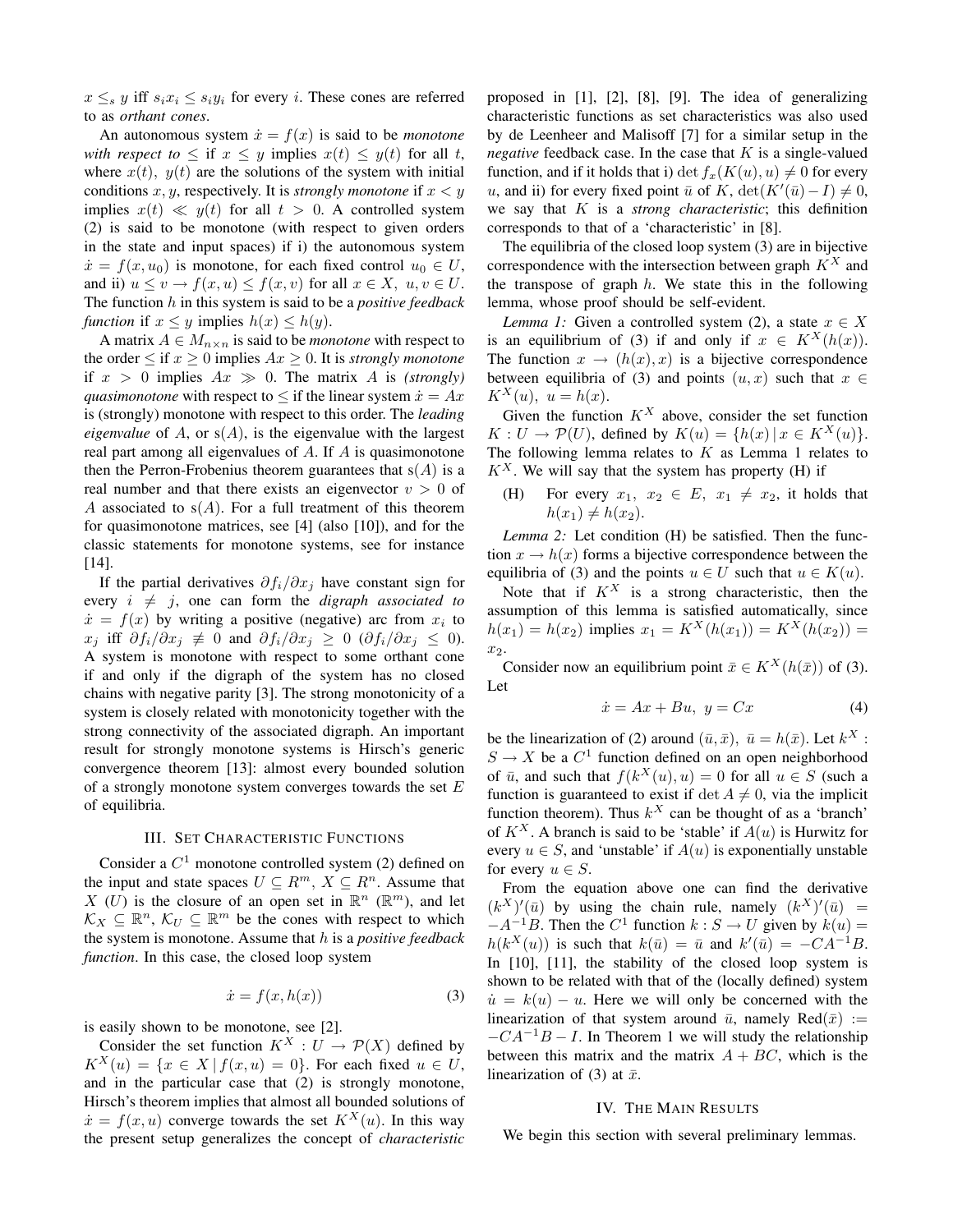*Lemma 3:* Let A be strongly quasimonotone with respect to K, and let B be a monotone matrix with respect to K,  $B \neq 0$ . Then  $s(A + B) > s(A)$ .

If A is only assumed to be monotone, then one can still conclude that  $s(A+B) \ge s(A)$  — see Lemma 24 in [10] or Berman and Plemmons [5].

*Lemma* 4: Consider matrices  $A \in M_{n \times n}$ ,  $B \in$  $M_{n\times m}$ ,  $C \in M_{m\times n}$ , and assume that A is nonsingular. Then  $A + BC$  is nonsingular if and only if  $CA^{-1}B + I$  is nonsingular.

The following theorem is a generalization of Theorem 2 in [8].

*Theorem 1:* Let (4) be a monotone controlled system, and let A be Hurwitz. If  $A + BC$  and  $-CA^{-1}B - I$  are strongly quasimonotone, then sign s( $A+BC$ ) = sign s( $-CA^{-1}B$  – I).

*Proof:* The result in Theorem 2 in [8] covers the case in which det  $-CA^{-1}B - I \neq 0$ . Therefore it remains only to consider the case det  $-CA^{-1}B - I = 0$ , or equivalently,  $\det A + BC = 0$ . Define  $\lambda := s(A + BC)$  and  $\mu :=$ s( $-C A^{-1}B - I$ ), and note that in particular  $\lambda \geq 0$ ,  $\mu \geq 0$ , since 0 is in the spectrum of both matrices. We show that  $\lambda > 0$  if and only if  $\mu > 0$ , which will complete the result.

Suppose first that  $\mu > 0$ . The key observation is that if  $\lambda = 0$ , then there exists a unique vector  $\sigma \gg 0$  (modulo multiplication by constant) such that  $(A + BC)\sigma = 0$ , by strong quasimonotonicity and the Perron-Frobenius theorem for quasimonotone matrices. Let  $\tau \neq 0$  be such that  $-CA^{-1}B\tau - \tau = 0$ . Multiply by B from the left, and let w be such that  $Aw = B\tau$ . After simplifying, it holds that  $-BCw - Aw = 0$ , or  $(A + BC)w = 0$ . Note that  $B\tau \neq 0$ , since otherwise  $0 = -CA^{-1}B\tau - \tau = -\tau$ . Therefore also  $w \neq 0$ . If it were true that  $\lambda = 0$ , then by our observation above,  $w = \alpha \sigma$ ,  $\alpha \neq 0$ . Now, after multiplying from the left by  $CA^{-1}$  and canceling, we get

$$
(-I - CA^{-1}B)C\sigma = 0, Cu > 0,
$$

which is a contradiction, since by the Perron-Frobenius theorem for q.m. matrices the only eigenvalue of  $-I - CA^{-1}B$ that can have positive eigenvectors is  $\mu \neq 0$ . Thus  $\lambda > 0$ .

Conversely, let  $\lambda > 0$ , and assume by contradiction  $\mu = 0$ . Let  $\sigma \gg 0$  be such that  $-CA^{-1}B\sigma - \sigma = 0$ . Let  $\tau$  be such that  $B\sigma = A\tau$ . Note that since  $\sigma \gg 0$ , it holds that  $B\sigma > 0$ , and therefore  $\tau \neq 0$ . In the same fashion as above, we have  $(A + BC)\tau = 0$ . Now, since A is quasimonotone and Hurwitz, it holds that for any  $x > 0$ ,  $A^{-1}x = -\int_0^\infty e^{tA} x \, dt < 0$ , see for instance [8], in the proof of Theorem 2. Therefore  $\tau = A^{-1}Bu < 0$ . The fact that  $-\tau > 0$  is an eigenvector of the eigenvalue  $0 \neq \lambda$  of  $A + BC$  violates the Perron-Frobenius theorem, by strong quasimonotonicity.

For the next theorem we give the following definition. Consider an equilibrium point  $\bar{x} \in K^X(h(\bar{x}))$  of (3), and the linearization (4) of the system around this equilibrium. We say that  $\bar{x}$  is *reducible* if either  $A + BC$  is not strongly quasimonotone or BC = 0. Otherwise we say that it is *nonreducible*.

*Theorem* 2: Consider a  $C^1$  SISO system (2) which is monotone, and whose closed loop (3) is strongly monotone. Assume that the set of equilibria of (3) is countable. Then almost all bounded solutions of (3) converge towards those equilibrium points  $x_0 \in E$  that are either reducible (if any), or such that  $A(h(x_0), x_0)$  is Hurwitz and  $-CA^{-1}B-1 \leq 0$ .

*Proof:* As mentioned above, Hirsch's theorem [12] guarantees that almost all states  $x \in X$  with bounded orbit satisfy  $\omega(x) \subseteq E$ . Since any such omega limit set is nonempty and connected, and E is countable, it follows that  $w(x)$  is a singleton for almost every  $x \in X$  with bounded orbit. That is, almost every bounded solution converges towards some equilibrium point  $x_0 \in E$ . Furthermore, By Corollary 4.5 in [13] (which uses the countability of  $E$ ), almost every bounded solution converges towards an equilibrium  $x_0 \in E_s$ .

Consider an equilibrium  $x_0$  of the closed loop (3), and the linearization (4) of the open loop system around  $p =$  $(h(x_0), x_0)$ . The linearization of the closed loop around this point has the form

$$
\dot{x} = (A + BC)x.\tag{5}
$$

We observe first that if  $A(p)$  is exponentially unstable, then  $A+BC$  is itself exponentially unstable by the comment after Lemma 3.

Now, let  $x_0$  be non-reducible and such that  $s(A(p)) = 0$ . We cannot directly apply Lemma 3, since A is not necessarily strongly quasimonotone. But we know that  $A + BC$  is strongly quasimonotone. Therefore there must exist a small number  $\epsilon > 0$  such that  $A + (1 - \epsilon)BC$  is strongly quasimonotone (proof: let  $T_{\epsilon}$  be the time-1 evolution operator of this matrix. In finite dimensions, it is sufficient to prove that T is strongly monotone for small  $\epsilon$ . But this is equivalent to  $T_{\epsilon}(K \cap S^{n}) \gg 0$ , which is true for small  $\epsilon$  by continuity). By the comment after Lemma 3,  $0 = s(A) \le s(A+(1-\epsilon)BC)$ . Since also  $\epsilon BC > 0$ , we apply Lemma 3 to conclude that  $s(A + BC) > 0$ . Thus this equilibrium is also exponentially unstable. This shows how the exponential stability of  $A(p)$  is a necessary condition for a non-reducible point  $p$  to satisfy sign  $s(A + BC) \leq 0$ .

Finally, let  $A(p)$  be a Hurwitz matrix and let p be nonreducible. Since the matrix  $-CA^{-1}B-I$  is one-dimensional, and using the assumption that the monotonicity is with respect to orthant cones, we conclude that signs( $A+BC$ )  $\leq$ 0 (< 0) if and only if  $-CA^{-1}B - I \le 0$  (< 0). This completes the result.

The assumption in this theorem that the set of equilibria is countable is only made in order to to ensure that the generic solution of the system converges towards an equilibrium (as opposed to towards the set of equilibria). It can be dropped under relatively mild regularity assumptions on the system, such as the differentiability of the vector field and the strong quasimonotonicity of all linearizations around equilibria (see [14] for details). See [10], [11] for several other similar extensions, including generalizing to multiple-input systems.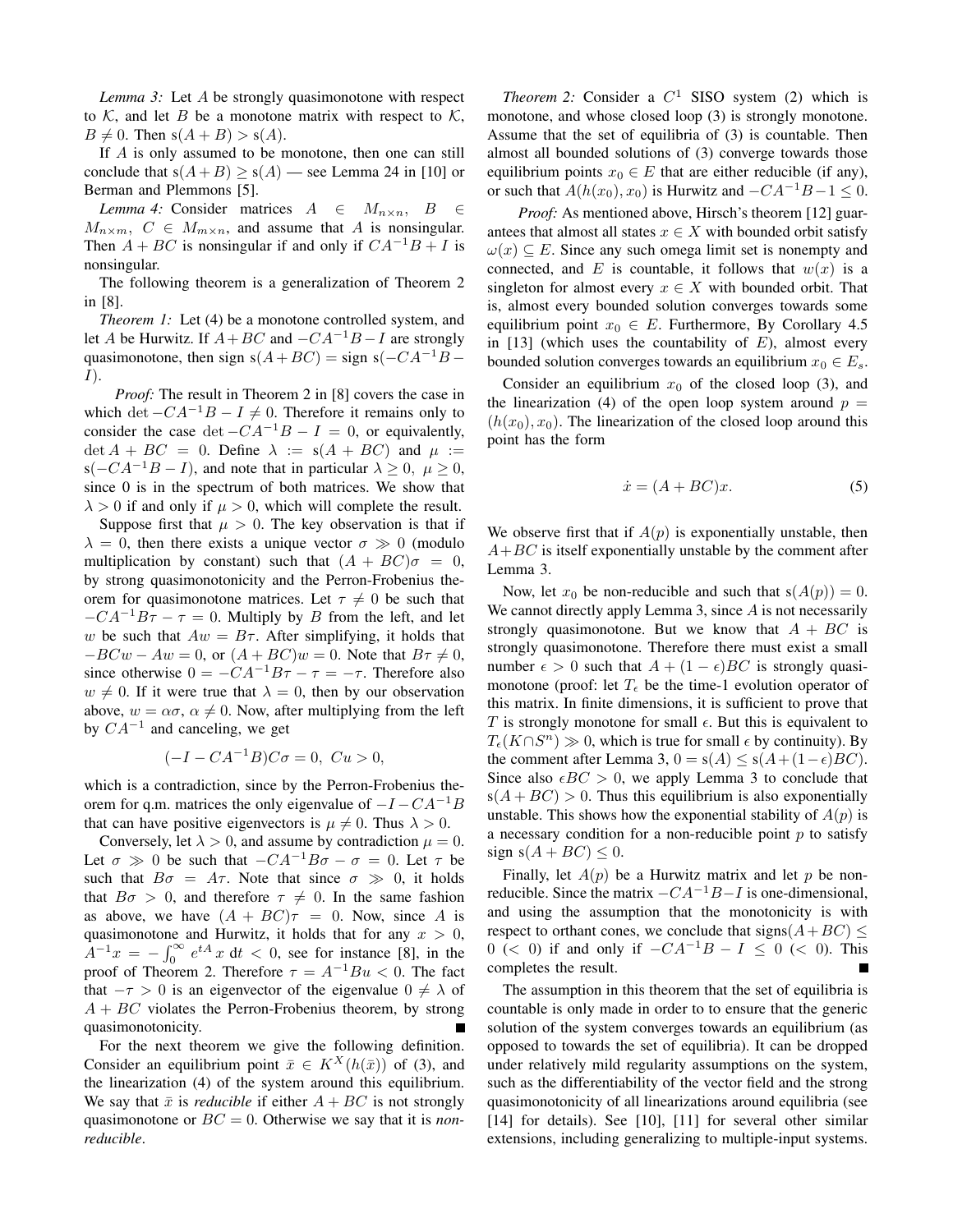## V. AN AUTOREGULATORY TRANSCRIPTION NETWORK

In a study of nitrogen catabolism, Mischaikow et al. [6] consider an eucaryotic unicellular organism (specifically, yeast) which produces a protein that crosses the nuclear membrane and promotes the further production of its own messenger RNA. Let another protein also influence the transcription of the messenger RNA, and denote its (for now fixed) concentration by  $\lambda$ . Denote by r, p and q the concentrations of the mRNA, the intranuclear protein, and the extranuclear protein respectively, and describe the system by the equations

$$
\begin{aligned}\n\dot{p} &= K_i q - K_e p - a_2 p \\
\dot{q} &= T(r) - K_i q + K_e p - a_3 q \\
\dot{r} &= H(p, \lambda) - a_1 r.\n\end{aligned} \tag{6}
$$

Here the functions  $H, T$  are such that  $\partial H/\partial p$  > 0,  $\partial H/\partial \lambda > 0$ ,  $T'(r) > 0$  and represent the transcription and translation rate, respectively. The constants  $a_1$ ,  $a_2$ ,  $a_3$  are dilution/degradation coefficients, and the constants  $K_i$ ,  $K_e$  represent the rates of import and export of protein through the nuclear membrane, respectively. (The original model in [6] uses more arbitrary increasing functions  $K_i(x)$ ,  $K_e(x)$ .) In order to study the stability of this model, we write it as the closed loop of the controlled system

$$
\dot{p} = K_i u - K_e p - a_2 p \n\dot{q} = T(r) - K_i q + K_e p - a_3 q \qquad h(p, q, r) = q,
$$
\n(7)  
\n
$$
\dot{r} = H(p, \lambda) - a_1 r.
$$

It can be easily verified that this controlled system is monotone, and that for every value of  $u$  there exists a unique equilibrium of the system with fixed control  $u$ . In particular, the variable  $q$  converges globally to the value

$$
q(u) = c_1 T(c_2 H(c_3 u, \lambda)) + c_3 c_4 u,
$$

where  $c_1 = \frac{1}{K_i + a_3}$ ,  $c_2 = \frac{1}{a_1}$ ,  $c_3 = \frac{K_i}{K_e + a_2}$ ,  $c_4 = \frac{K_e}{K_i + a_3}$ . The function  $q(u)$  corresponds to the set characteristic  $k(u) = K(u).$ 



Fig. 2. System (6) has the associated digraph a). Item b) illustrates that of the open loop system (7), and Item c) its associated function  $q(u)$  =  $K(u) = k(u).$ 

We verify that this open loop system contains no reducible points. First, note that the linearization of the closed loop system at any point has the associated digraph in Figure 2 a), since all functions involved have positive derivative. Therefore the matrices  $A + BC$  are all strongly quasimonotone. Second, note that the derivative of the right hand side of  $(7)$ with respect to  $u$  is a nonzero matrix at every point, as is

also  $\nabla h$ . It is easy to verify that the multiplication of these two matrices is nonzero, and the conclusion follows.

*Lemma 5:* System (6) satisfies property (H).

We conclude by the lemma above that the equilibria of the system are in bijective correspondence with the fixed points of  $q(u)$ . Furthermore, since there are no reducible equilibria, we can apply Theorem 2, to conclude that almost all (bounded) solutions converge towards the points corresponding to fixed points  $\bar{u}$  of  $q(u)$  with  $q'(\bar{u}) \leq 1$ .

After studying the stability of system (6) for fixed  $\lambda$ , we now consider this system *itself* as a monotone controlled system with control  $\lambda$ . The previous discussion becomes useful to study the resulting new characteristic function  $k^{X}(\lambda)$ . Letting now  $h(x) = p$  *for this new system*, one can find the values  $p_{\lambda}$  towards which p may converge given a fixed value of λ. These values form the *set characteristic*  $k(\lambda)$ .

The following technical Lemma will be used in the next section. We say that a set function f is *injective*<sup>\*</sup> if  $y \in$  $f(x_1)$ ,  $y \in f(x_2)$  implies  $x_1 = x_2$ . This is the same as requiring that  $f(x_1) \cap f(x_2) = \emptyset$  whenever  $x_1 \neq x_2$ .

*Lemma 6:* The function  $K(\lambda)$  is injective<sup>\*</sup>.

Most often  $K(\lambda)$  consists of two stable branches and one unstable branch, which are joined together as in Figure 3 d). In the end of the following section, we will provide a third and final layer of complexity for this case study.



Fig. 3. The function  $k(u)$  for a) low, b) medium, and c) high values of the constant  $\lambda$ . Using the main results, one can conclude which equilibria are Hurwitz for every fixed value of lambda, and therefore draw the function  $K(\lambda)$  for the (now) open loop system (6),  $h(p,q,r) = q$ .

## VI. A LARGER EXAMPLE

Now we are ready for the analysis of a medium scale, monotone dynamical system. Consider a cycle of  $k$  proteins  $p_1, \ldots, p_k$ , each of which with its respective messenger RNA. Let each protein promote the transcription of its own mRNA, as documented for example in [6] in the case of nitrogen catabolism. Let also each protein  $p_i$  promote the transcription of  $p_{i+1}$ , or that of  $p_1$  in the case of  $p_k$ . The full system therefore looks like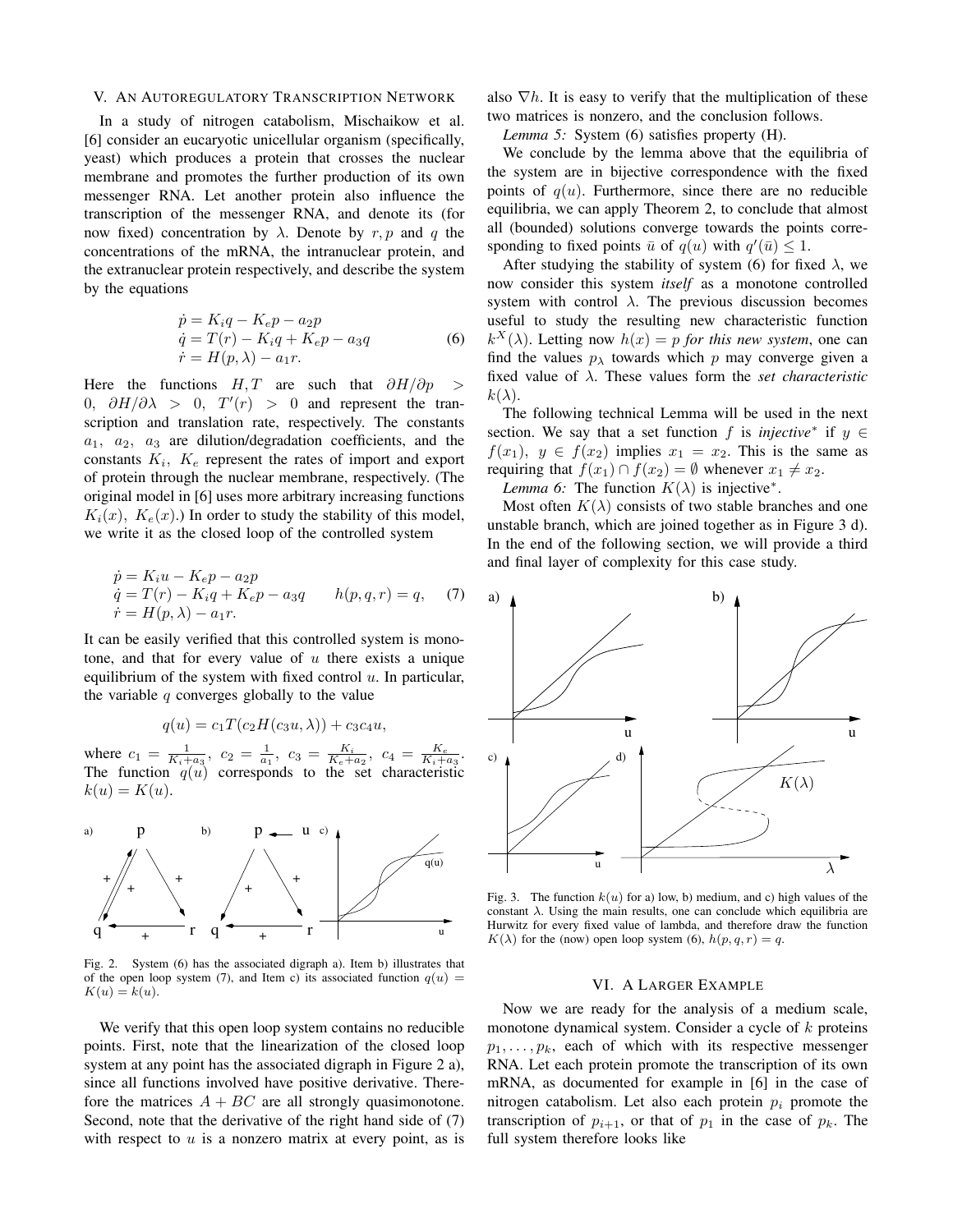$$
\dot{p}_i = K_{imp,i}(q_i) - K_{exp,i}(p_i) - a_{2i}p_i \n\dot{q}_i = T(r_i) - K_{imp,i}(q_i) + K_{exp,i}(p_i) - a_{3i}q_i \quad i = 1...k, \n\dot{r}_i = H(p_1, p_{i-1}) - a_{1i}r_i,
$$
\n(8)

where  $p_0$  is identified with  $p_k$  throughout. (The model in [6] lets certain inter-protein transcription factors be inhibitory, and doesn't fit the present analysis from here on). Let all constant parameters of this system be positive. As to the nonlinear functions  $T_i$ ,  $H_i$ , assume that they are nonnegative, and that



Fig. 4. The digraph associated to system (8) in the case  $k = 3$ .

$$
T(0) = 0, T'_{i}(\theta) > 0, K_{s,i}(0) = 0, \mathcal{K}'_{s,i}(\theta) > 0, i = 1...k,
$$
  
\n
$$
s = \text{'imp'}, \text{'exp'}, \theta \ge 0;
$$
  
\n
$$
H_{i}(0,0) = H_{i}(0,\phi) = H_{i}(\theta,0) = 0, \nabla H_{i}(\theta,\phi) \gg 0,
$$
  
\n
$$
i = 1...k, \theta, \phi > 0.
$$
\n(9)

See Figure 4 for an illustration. In order to best visualize the behavior of this complex system, only one input will be introduced, and the multi-valued function  $K(u)$  will be computed using the tools from digraph decompositions. The open loop system considered is

$$
\begin{aligned}\n\dot{p}_i &= K_{imp,i}(q_i) - K_{exp,i}(p_i) - a_{2i}p_i, \ i = 1 \dots k, \\
\dot{q}_i &= T(r_i) - K_{imp,i}(q_i) + K_{exp,i}(p_i) - a_{3i}q_i, \ i = 1 \dots k, \\
\dot{r}_i &= H(p_1, p_{i-1}) - a_{1i}r_i, \ i = 2 \dots k, \\
\dot{r}_1 &= H(p_1, u) - a_{1i}r_1, \quad h(p_i, q_i, r_i) = p_k.\n\end{aligned} \tag{10}
$$

*Lemma 7:* The only reducible equilibrium of system (10) is the trivial equilibrium 0.

The exponential stability of the origin itself can be readily verified by directly computing the Jacobian.

The following is an efficient way to compute the function  $K(u)$  as well as its stable branches. The procedure is straightforward, but for a precise setup the reader is referred to [10]. Consider the subdigraph  $H_i$  of G generated by the nodes  $r_i, p_i, q_i$ , for each  $i = 1...k$ . If  $K_i$  is the characteristic function of the  $i$ -th system of the form  $(7)$ , then it follows that  $K = K_k \circ \dots \circ K_1$  (where the composition is meant in a natural sense).

*Lemma 8:* System (10) satisfies condition (H).

*Theorem 3:* Every nonzero equilibrium  $e \in E_s$  in (8) corresponds bijectively to a non-zero fixed point on a stable branch of the real, multivalued function  $K(u)$ , with slope less or equal than 1.

*Proof:* Follows from the fact that every nonzero equilibrium in  $E_s$  is non-reducible, Theorem 2, Lemma 2, and Lemma 8.

See [10] for a simple algorithm to write the stable branches of  $K$  as a composition of the stable branches for each of the subsystems above.

We implemented these ideas on Matlab, using the functions  $H(x,y) = \frac{A_1 x^m + A_2 y^n}{A_1 x^m + A_2 y^n + A_3 y^n}$  $\frac{A_1x^m + A_2y^n}{A_1x^m + A_2y^n + B_1}$ ,  $T(r) = \frac{A_4}{B_2+r}$ ,  $K_{imp}(q) =$  $K_iq, K_{exp}(p) = \tilde{K}_ep.$ 

The function  $H$  can be derived using Michaelis-Menten kinetics (quasi steady state analysis) in the case of the gene regulation of two proteins that form  $m$ - and  $n$ -mers before binding to the mRNA protein (resp.) and which complement each other in the sense that either of the two can facilitate the transcription process without the other's help. For simplicity, we will assume  $m = 4$ ,  $n = 1$  throughout (albeit in the case of cascades of two subsystems, it would be more realistic to let  $m = 1$ ,  $n = 4$  for the second subsystem, etc). The function  $T(r)$  is another Hill-type function with saturation, and the functions  $K_{imp}$ ,  $K_{exp}$  are assumed to be linear.



Fig. 5. The multivalued characteristic graphs for system (6), using the parameters sets from (11). Stable branches are solid, and unstable branches are dotted.



Fig. 6. In chart c), the function  $K(u)$  for system (8),  $k = 2$ , using the systems from Figure 5 a) and b) as first and second components, respectively, by composing the functions in these two charts. In chart d), the stable branches are isolated, thus forming the function  $S_H(u) = S_{H_2} \circ S_{H_1}$ .